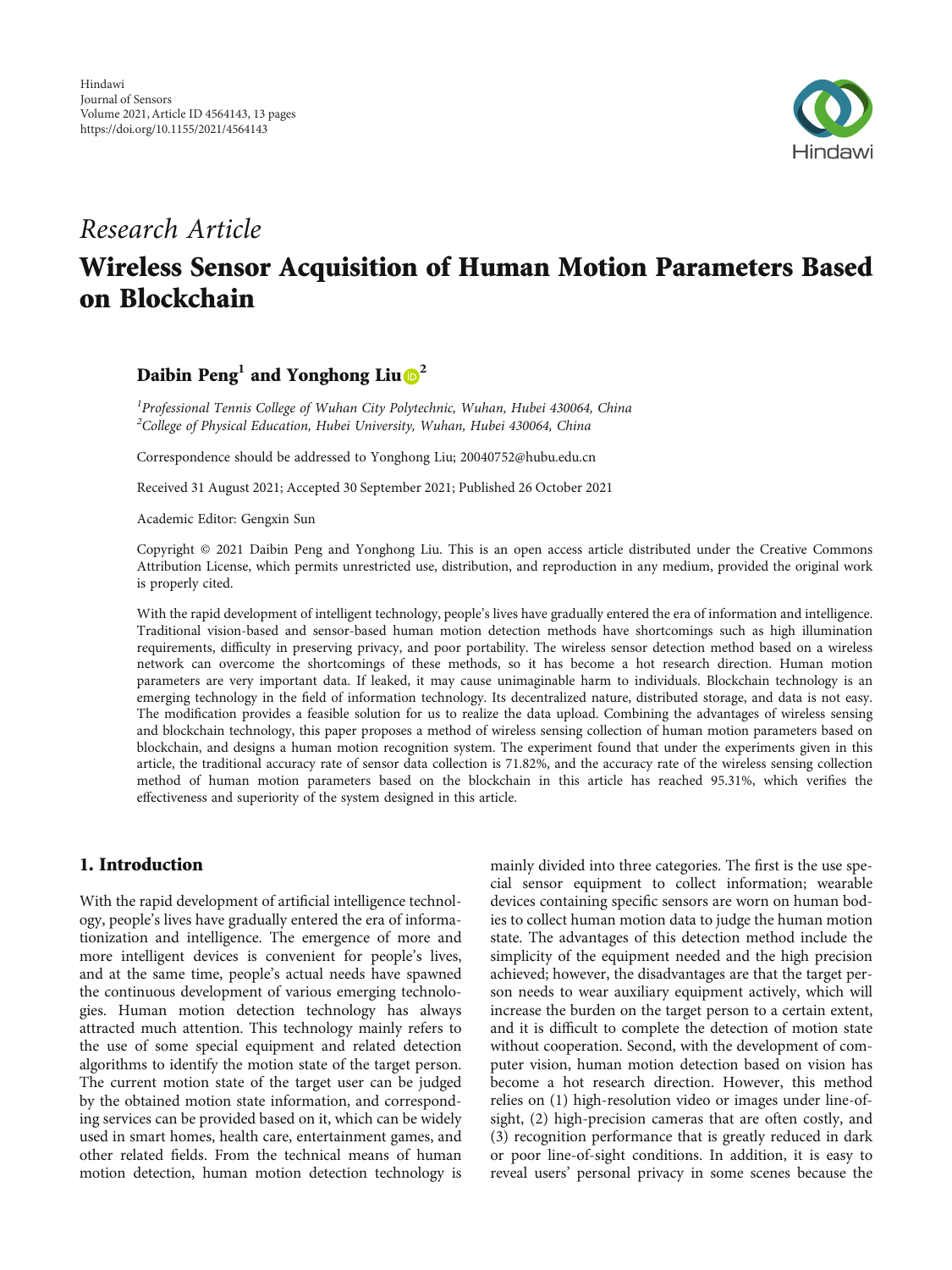camera shoots directly. The third kind of motion state detection method based on radio frequency has become a new detection technology because of the following advantages: (1) it is not affected by illumination conditions, (2) it has strong expansibility, and (3) it can overcome non-line-ofsight and passive sensing. The detection method based on radio frequency uses specific receiving and transmitting equipment to obtain the signal change information of human motion state change, and then realizes motion state detection through preprocessing, feature extraction, training, and classification. In recent years, wireless sensor networks have been widely used in various fields. With the rapid development of wireless communication technology, sensor technology, and microcontrol technology, wireless sensor networks have been widely used to build a robust Internet of Things system. A sensor network is composed of a large number of sensor nodes, which are composed of an energy supply unit, a data acquisition unit, a data processing unit, and a data transmission unit [[1\]](#page-12-0). In this paper, the advantages of wireless sensors, combined with the decentralization and distribution of blockchain technology, ensure the reliability of data uploading and enable designing a wireless sensor acquisition system of human motion parameters based on blockchain. Through experiments, its accuracy is much higher than that of the traditional human motion parameter acquisition system.

These results show that the wristband based on a pressure sensor can classify gestures very well and can also control mouse interaction. A new pressure signal processing framework has been developed, and it is a prototype system for real-time, robust gesture recognition [[2\]](#page-12-0). It can make the gestures of the worn device intersect with the computer. Through the wristband experiment of a pressure sensor, it shows that people with or without experience can complete interactive tasks. In practice, the motion recognition system based on radio frequency is widely used, but it can be disturbed and lead to low accuracy. Therefore, we propose a new wireless sensor system, the Motion-Fi +, which can perform some motions simultaneously by multiple users because of its noninterfering characteristics and it does not depend on the template or contour of the scene. We built a backscatter wireless platform, and after 6 months of different scene designs, we added different people and directions to verify the system [[3\]](#page-12-0). Experiments show that this method has high accuracy. With the development of research, a wireless inertial sensor system applied to human motion capture is a decoding strategy of human node displacement and attitude data based on the advantages of the previous two filtering methods. Evaluated on a built platform, wireless inertial sensor systems accurately measure human movement in the joints [\[4](#page-12-0)]. Nowadays, people live at a fast pace, and there are great pressures in work and study. They basically do not exercise at ordinary times, which has a great impact on their health. People gradually realize this and pay attention to their own health. Mild jogging and walking are the first choice for everyone to exercise. Wearing equipment plays an increasingly important role in the field of health, and its research is also of great significance [[5](#page-12-0)]. Researchers put forward a wearable human body monitoring

system based on wireless acceleration sensor technology, which can monitor the amount of running performed by a human body in time. Aiming at the confusing parts in the process of motion, this paper proposes a recognition method of human motion state based on single fractal and multifractal methods. Experiments show that this method is effective and feasible for recognition. In recent years, the wide application of artificial intelligence has also made a breakthrough in wireless network monitoring. It can identify abnormal events and has the global operation and maintenance capability of analysis. The video is captured and transmitted by camera, and then it is displayed in a browser by ActiveX control. Then, the linkage coordinate system of wireless network remote monitoring is established by the DH parameter method to realize intelligent control of a wireless network [\[6](#page-12-0)]. The above methods applied to human body monitoring and data collection are sensor-based data collection and are not applied to blockchain technology. There are some problems in the design accuracy and accuracy of the above methods, and the prediction effect is not ideal when analyzing the data after collection. Therefore, the method of collecting data from the human body with blockchain sensors can obtain more accurate data than traditional ones.

## 2. Characteristics of Blockchain Technology and Introduction of Related Technologies

Blockchain is a way to organize data skillfully, while blockchain technology is a technology that integrates many outstanding achievements of human intelligence, including database technology and network technology related to distributed books, network technology related to consensus algorithm, and asymmetric encryption technology and software technology related to intelligent contracts. Blockchain technology, which integrates these cutting-edge technologies, has challenged and confronted the mechanism based on central node credit since it was put forward. With the development of time, this characteristic of blockchain technology is becoming more and more obvious, which makes it no longer limited to digital cryptocurrency, but widely used in many fields of social and economic life, such as supply chain finance, data authentication, asset management, election voting, and fair security traceability introduced in this paper. Nowadays, blockchain technology has become an important technology that cannot be ignored among many high-end cutting-edge technologies.

2.1. Distributed Book of Accounts. Different from the traditional system network structure, the network architecture and data storage of a blockchain system choose distributed books with a decentralized architecture. The transmission of information in the network does not pass through the central node, and each member node retains complete data, which is embodied in the distribution of nodes in entity and the distribution of nonrelational databases on each node in logic. An account book is a storage form of data and a management unit of data. A nonrelational database is the logical carrier of data and an account book, and the physical carrier of data and the account book is a member node. Blockchain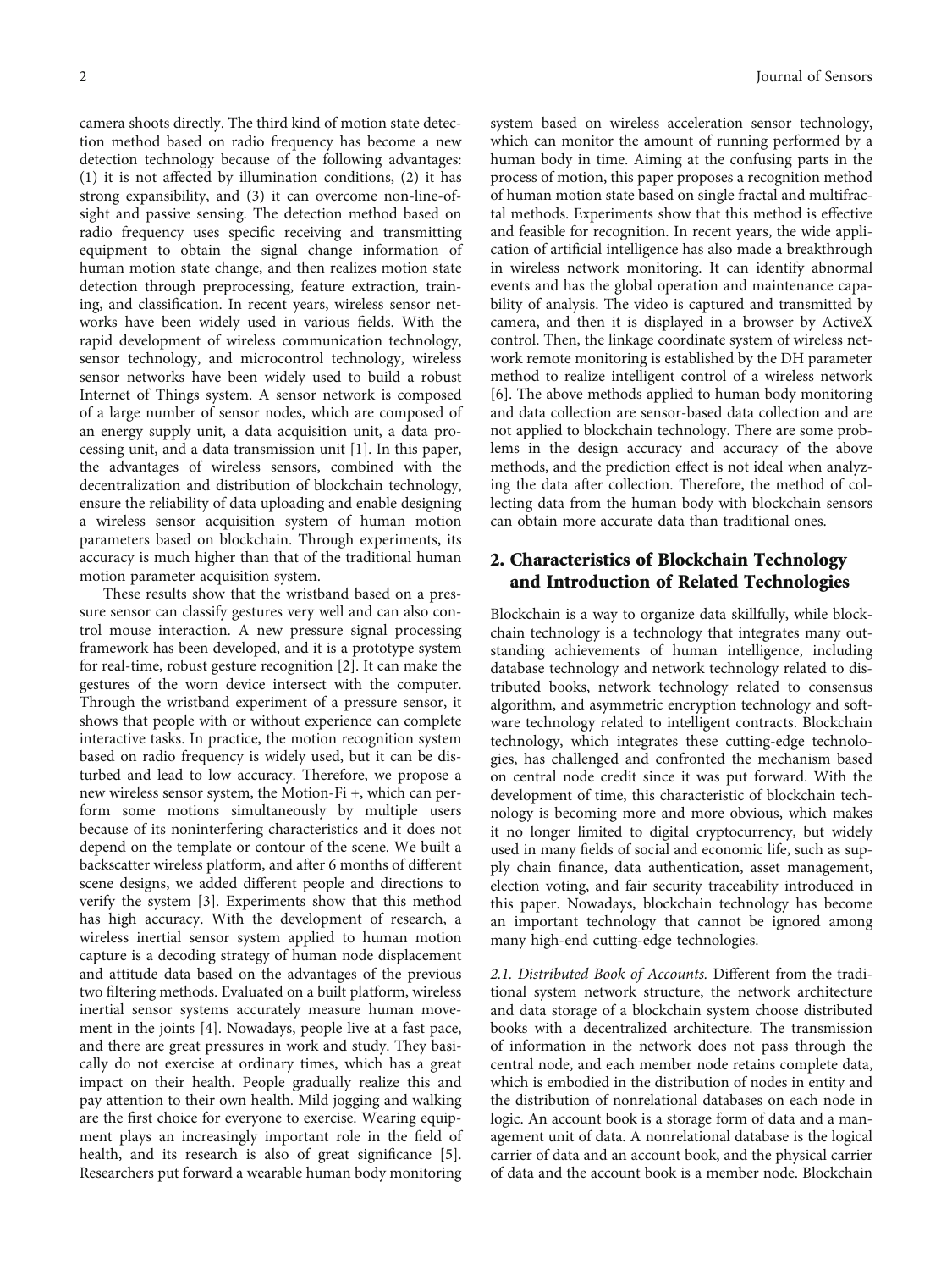is the underlying form of an account book, that is, the data form of a chain of blocks strung together. After the consensus process, consensus members will reach a consensus and write the same data into the blockchain system, so each member keeps a copy of the data. Because the data in each ledger cannot be deleted, the total amount of data will only increase, which is a great test for the ability of data storage; however, with the rapid development of technology, this problem will not be a problem. This is because the breeding nodes, slaughtering nodes, processing nodes, transportation nodes, and sales nodes in the livestock product supply chain are distributed in different places in the physical sense, in line with the distributed ledger technology in blockchain. In the ideal traceability model, the status of nodes where each link is located is expected to be equal, the information flow does not pass through the central node, and its network architecture naturally fits the characteristics of distributed books in blockchain technology; thus, it is reasonable and efficient for a livestock product traceability system to select the network architecture based on blockchain technology [[7](#page-12-0)].

2.2. Cryptographic Algorithms. Cryptography is the core of a blockchain data layer, which escorts the whole data transmission and access of blockchain. Cryptographic algorithms will be used in three places in the blockchain platform of cold chain drug traceability, including the hash algorithm and the asymmetric encryption algorithm. This section will discuss the principle and selection of these two algorithms [\[8](#page-12-0)].

2.2.1. Hash Algorithm. The secure hash algorithm is an alias of the hash algorithm, which maps data of arbitrary length into hash strings of fixed length through certain rules. The more common ones are SHA-256, SHA-384, SHA-512, etc., which are widely used in various technologies requiring encryption including blockchain technology [[9\]](#page-12-0).

2.2.2. Asymmetric Encryption Algorithm. The asymmetric encryption algorithm comes from the secret key method in the cryptographic algorithm; the key consists of a public key and a private key. The key is generated at the same time, in which the public key is public as its name implies, while the private key is private and needs to be saved by itself. When encryption is needed, one of the same pairs of keys is used to complete the encryption operation, and only the other key can complete the decryption of the message. The asymmetric encryption algorithm plays an important role in blockchain, which is the cornerstone of the security of the whole blockchain system. The asymmetric encryption algorithm is mainly used in encrypted communication and for generating a digital signature in blockchain [[10](#page-12-0)].

2.3. SM2 Digital Signature Algorithm. The SM2 algorithm is an improved national cryptographic algorithm based on ECC published in China in 2010, which includes the digital signature algorithm and the key exchange protocol and public key encryption algorithm. It has become the current public key algorithm standard GM/T 0003.2-2012 in China and entered the international standard ISO/IEC 14888-3.

2.3.1. Principle of the SM2 Digital Signature Algorithm. The elliptic curve equation  $E(a, b)$  selected by the SM2 algorithm is as follows:

$$
y^2 = x^3 + ax + b. \t\t(1)
$$

The Abelian group  $(G, +)$  is defined on  $Ep(a, b)$ , where the unit element *O* of the group is defined as an infinity point. Let the elliptic curve be  $y^2 = x^3 - x$ . Take two points *P* and *Q* on the elliptic curve  $(G, +)$  as straight lines intersecting the other point  $R'$  of the elliptic curve, and make parallel lines of the *y* axis intersecting *R* through *R*′, and define  $P + Q = R$ . In this way, the sum of the additions made by two points on the Abelian group will also be on the elliptic curve, and it also satisfies the properties of the Abelian group. When the same points *P* are added, that is, when the two points *P* and *Q* coincide, the tangent of the point *P* is made. Repeat the above operation, and when *k* points *P* are added, it is recorded as  $k_p$ .

Ordinary elliptic curves are continuous and not suitable for encryption. In the national standard, the elliptic curves with 256 bits in the prime number field are used to transform the elliptic curves into discrete points. Let the prime number be  $p$ , the prime number field formed by the elliptic curves be  $F_p$ , and the elliptic equation be  $E_{rp}(a, b)$ :

$$
y^2 = x^3 + ax + b \pmod{p},\tag{2}
$$

where both *a* and *b* are elements in the prime field and satisfy  $4a^3 + 27b^2 \neq 0$  (mod *P*). SM2 can be encrypted by assuming that in the elliptic curve  $P = d_G$ , where *P* and *G* are two points on  $E_p(a, b)$ , *N* is the order of *G*, and *D* is an integer and its value is not higher than order *N*. Given *D* and *G*, it is easy to compute *P* in the front direction but difficult to compute *D* in the reverse, according to the definition of the Abelian group addition rule. Let the set  $\{O, G, 2G, 3G, (n-1)G\}$  be a cyclic subgroup generated by *G* on *d* ∈  $[1, n-1]$ . If *d* is selected as the private key and  $P = d_0$  as the public key the problem of finding *d* from *P*  $P = d_G$  as the public key, the problem of finding *d* from *P* is the discrete logarithm problem on the elliptic curve group, which is the mathematical basis of the elliptic curve encryption algorithm [[11](#page-12-0)].

2.3.2. SM2 Digital Signature Scheme. The digital signature scheme designed by the SM2 encryption principle is as follows: perform key generation with the input of SM2 elliptic curve parameter parms (elliptic curve equation *Ep*, large prime number *p*, base point *G*, and order *n* of base point), randomly generate private key  $d \in [1, n-1]$  and keep it secretly and use the public-private key relationship to genersecretly, and use the public-private key relationship to generate the following public key:

$$
P = [d]G.\t\t(3)
$$

In formula (3), *P* is the obtained SM2 public key, which is an important basis for SM2 to be used in encryption and signature. The SM2 signature process is as follows: input SM2 elliptic curve parameter parms, private key *d* and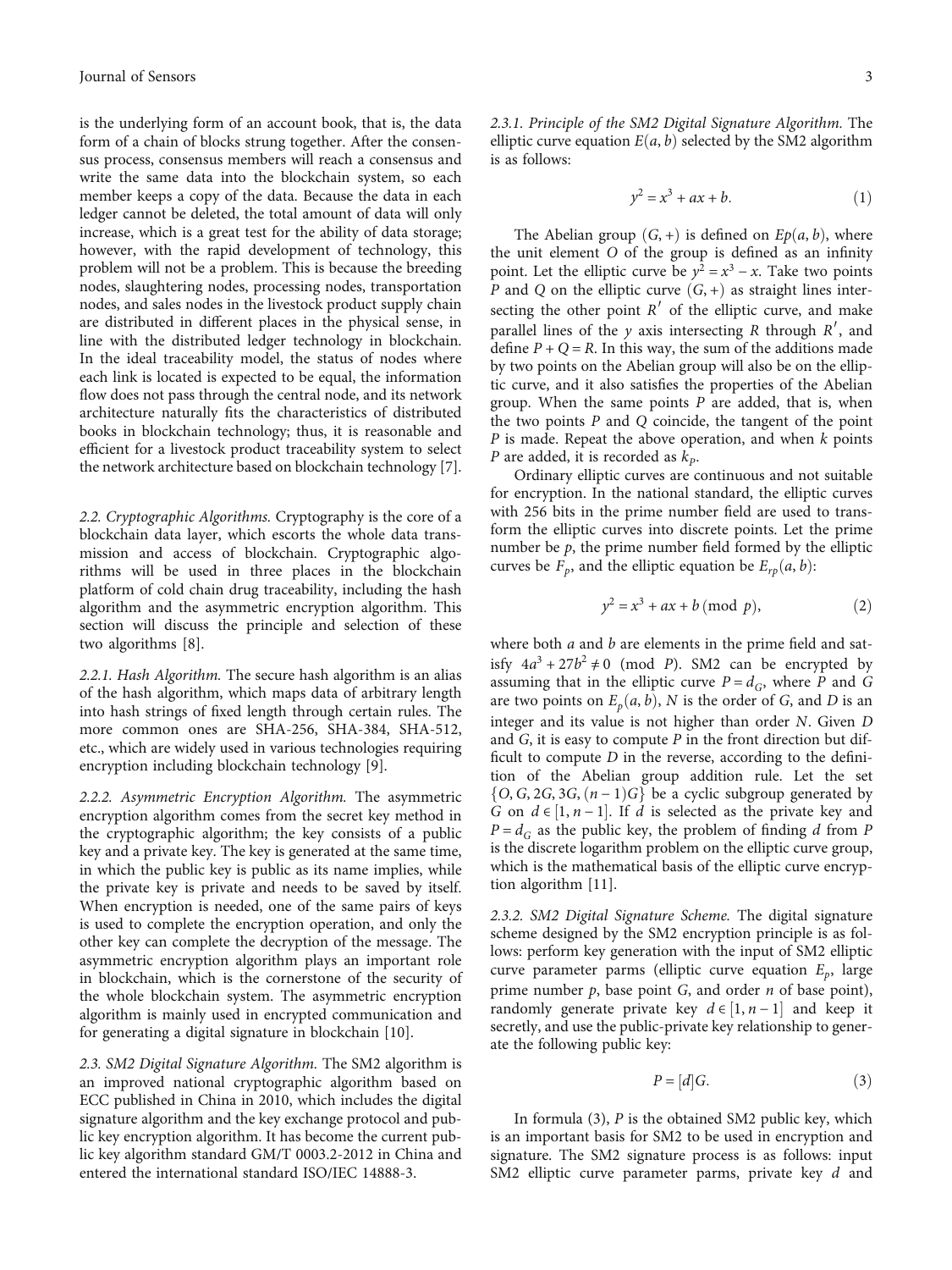$$
Z_A = H_{256} ( \text{IDL}_A || \text{ID}_A ||a|| b ||x_G|| y_G ||x_A|| y_A ).
$$
 (4)

In formula (4),  $ID_A$  is the user's distinguishable identification,  $IDL<sub>A</sub>$  is the length of  $ID<sub>A</sub>$ , *a* and *b* are the coefficients of the elliptic curve,  $x_G$  and  $y_G$  are the horizontal and vertical coordinates of base point *G*, respectively, and  $x_G$  and  $y_G$  are the horizontal and vertical coordinates of the public key, respectively.

The hash value  $Z_A$  is obtained, and then the hash digest  $e$ with the message *M* to be signed is calculated:

$$
e = H_{256}(Z_A || M). \tag{5}
$$

Randomly generate  $k \in [1, n-1]$  and calculate the elliptic  $xe$  point  $X$ , from it: curve point  $X_1$  from it:

$$
X_1 = (x_1, y_1) = [k]G.
$$
 (6)

Calculate the signature parameters *r* and *s* to output the signature  $(r, s)$ :

$$
r = (e + x_1) \mod n,\tag{7}
$$

$$
s = ((1 + d)^{-1}(k - rd)) \mod n.
$$
 (8)

The SM2 verification process is as follows: input parms, the public key *P* owned by the verifier, the message *M* to be verified, and the signature  $(r'', s')$  sent by the signer to obtain the hash digest *e* of the message *M* to be verified according to formula (8), and calculate the *t* value:

$$
t = \left(r' + s'\right) \text{ mod } n. \tag{9}
$$

Verify whether*t*is equal to equal, if it is equal to zero, the verification fails, otherwise calculate the elliptic curve point  $X'_{1}$ 

$$
X_1' = (x_1, y_1) = \left[ s' \right] G + \left[ r' \right] P_A. \tag{10}
$$

Verify whether  $r' = (e' + x'_1) \text{ mod } n$  is true, and if it is true, the verification is successful.

2.4. Consensus Algorithm. At present, the consensus algorithms commonly used in blockchain are Pow, Pos, DPos, and PBFT. Pow uses the workload proof mechanism to determine the node accounting rights and ensures the consistency of data through a large number of calculations. Pos adds the concept of currency age to the workload proof mechanism and uses currency age instead of computing power to reduce the difficulty of acquiring a block solution. DPOS uses digital cash holders to generate node sets with bookkeeping rights through elections and adopts rotation bookkeeping to generate blocks. PBFT is a distributed consensus algorithm based on state machine replication. Consensus is completed through three-stage communication

between nodes. For the four consensus mechanisms in throughput, the performance of delay and scalability is compared. Details are as follows. The application of a consensus mechanism in blockchain is from PoW to PoS to DPOS to PBFT. In this process, computing power competition is gradually replaced by equity competition. The cost of obtaining node bookkeeping rights is gradually reduced. With the development of the blockchain application, the transaction speed gradually increases. At the same time, the consensus mechanism has gradually evolved from the initial decentralization to the current weak centralization. Each consensus mechanism has different advantages and disadvantages. PoW can realize decentralization to the greatest extent. It is safe, reliable, and has low consumption of network resources; however, it consumes too much computing resources. Computational attack can easily occur. Consensus time is longer. The emergence of PoS solves the problem of excessive waste of PoW computing power, but it makes the pressure of network traffic increase. The implementation is more complicated. DPOS has made appropriate compromises on centralization. The consumption of network resources is reduced. It has greatly shortened the consensus time. The throughput of the system is improved, but the security is reduced due to its weak centralization, which is prone to security loopholes. The PBFT algorithm solves the consistency problem of the distributed system with the Byzantine error nodes and improves the fault tolerance rate of the distributed system. However, due to the existence of a large number of point-to-point communications, it occupies a large amount of communication resources [[12](#page-12-0)].

## 3. Wireless Sensor Network and Fingerprint Location Technology

When collecting human motion data, it is necessary to locate the human body accurately. This paper uses the characteristics of human heat source and chooses infrared sensors to identify the human body. In order to locate the human body more accurately, fingerprint positioning technology is selected to locate the human body. This section will briefly introduce these two technologies.

3.1. Wireless Sensor Networks. Typical wireless sensor networks are composed of a large number of low-cost and low-power sensor terminal nodes and gateway nodes, among which the structure of sensor terminal nodes is shown in Figure [1.](#page-4-0) As can be seen from Figure [1](#page-4-0), the sensor terminal node not only has the function of data acquisition but also includes the functions of data processing and wireless data transmission. It ensures that each node can obtain the data of interest in the system in time, and accomplish specific supervision and control purposes by exchanging data or fusing the data of each sensor node. Usually, the sensor terminal nodes in the network are used as passive sensors. This type of sensor has the characteristics of low power consumption, low price, and convenient installation, which makes it meet the requirements of large-scale deployment and can be applied in large-scale sensor networks [[13](#page-12-0)].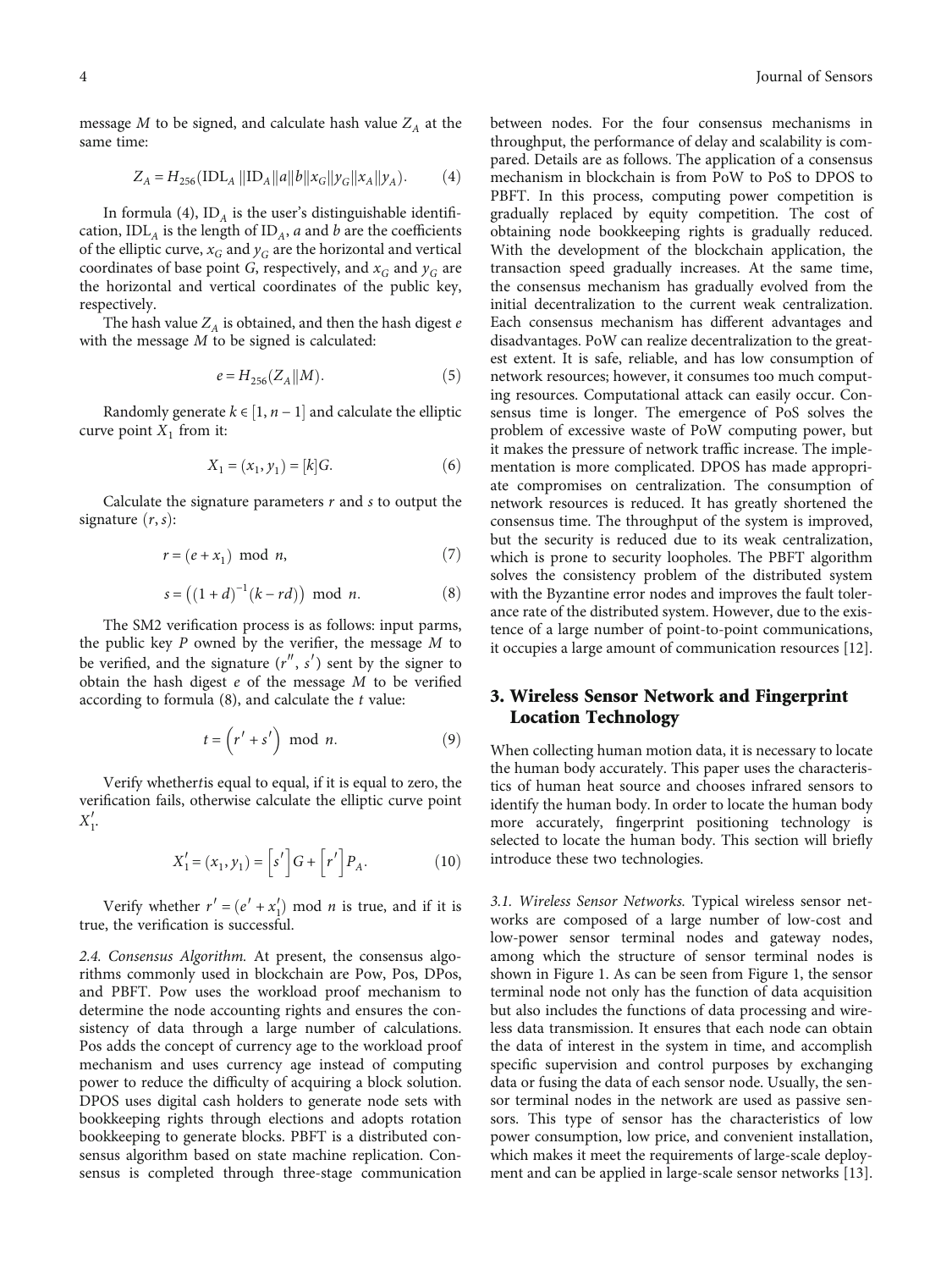<span id="page-4-0"></span>

Figure 1: Wireless sensor network terminal node.

Because of the requirements of the deployment environment, sensor nodes often need to assemble batteries to supply power to the whole system, so that the whole network has the ability of data processing and transmission and node cooperation. The wireless sensor network structure is shown in Figure [2.](#page-5-0) In practical applications, wireless sensor networks not only need reliable communication channels but also need to prolong the life of network nodes as much as possible. Most of the energy consumption in WSNs comes from the wireless communication consumption in the network. However, considering the limited factors such as energy and economy, network nodes cannot be equipped with powerful communication and processing units, and sensor nodes are greatly limited in communication ability, computing ability, and data storage. These limitations will require further research on energy management, network topology optimization, node scheduling, distributed signal processing algorithms, and network communication protocols. The network topology and node scheduling guarantee the capacity of the network system and the real-time communication performance between nodes. The reliable communication protocol ensures that the data information can be transmitted in the network timely and accurately.

#### 3.2. Fingerprint Location Technology

3.2.1. Principle of Fingerprint Location Technology. The location method based on position fingerprints firstly needs to collect infrared signals of a moving human body at each reference position in the off-line stage, then it needs to process these signals accordingly to build the PIR position fingerprint database, and then train these data through certain algorithms. Through training, a human body location model which can realize information matching is obtained. When positioning the position, firstly, the pyroelectric infrared signals generated when a human body walks on a certain path are collected online, then using the same data processing method as the off-line acquisition stage, the online acquisition signals are changed into position fingerprints. Finally, the trained model is matched with the fingerprints in the established PIR signal position fingerprint database, and the position positioning results are screened out.

#### 3.2.2. Fingerprint Location Technology Algorithm

(1) Nearest Neighbor Algorithm (KNN). The NN algorithm is the most basic fingerprint-matching algorithm. It obtains the most similar reference point by calculating the Euclidean distance between the fingerprint data of the position to be measured and the fingerprint in the fingerprint database, and takes the reference point position as the approximate position of the target. The KNN algorithm is an improvement of the NN algorithm. Firstly, *K* similar reference points are selected as the initial measure of a position, and then the geometric centroid of *K* reference points is obtained as the final location result. Assume that there are *N* fingerprints in the off-line fingerprint database  $F_p$ , denoted  $\{F_{p1}, F_{p2},\}$  $..., F_{pN}$ , and the reference point position corresponding to each fingerprint record is denoted  $\{L_1, L_2, L_N\}$ , where  $L_i$ is denoted  $(x_i, y_i)$ . Assuming that the environment contains  $m$  PIR signal detection nodes and the induced signal of each *m* PIR signal detection nodes, and the induced signal of each PIR node is denoted as a TSD vector, the fingerprint  $F_r$  is denoted {TSD<sub>*i*1</sub></sub>, TSD<sub>*i*2</sub>, TSD<sub>*im*</sub>}, where TSD<sub>*im*</sub> represents the signal time series of the *m*th PIR node detected at the *i* th reference position. In the online stage, the signal amplitude vectors  $\{TSD1, TSD2, \dots, TSD_m\}$  generated when the human body moves are collected, and the similarity with the target reference point is calculated as follows [[14\]](#page-12-0):

$$
dist_{i} = \left\{ \sum_{j=1}^{m} |TSD_{j} - TSD_{ij}|^{2} \right\}^{1/2}.
$$
 (11)

In equation (11), dist*<sup>i</sup>* represents the Euclidean distance between the target position and the *i*th reference point in the fingerprint database. *K* reference points with the smallest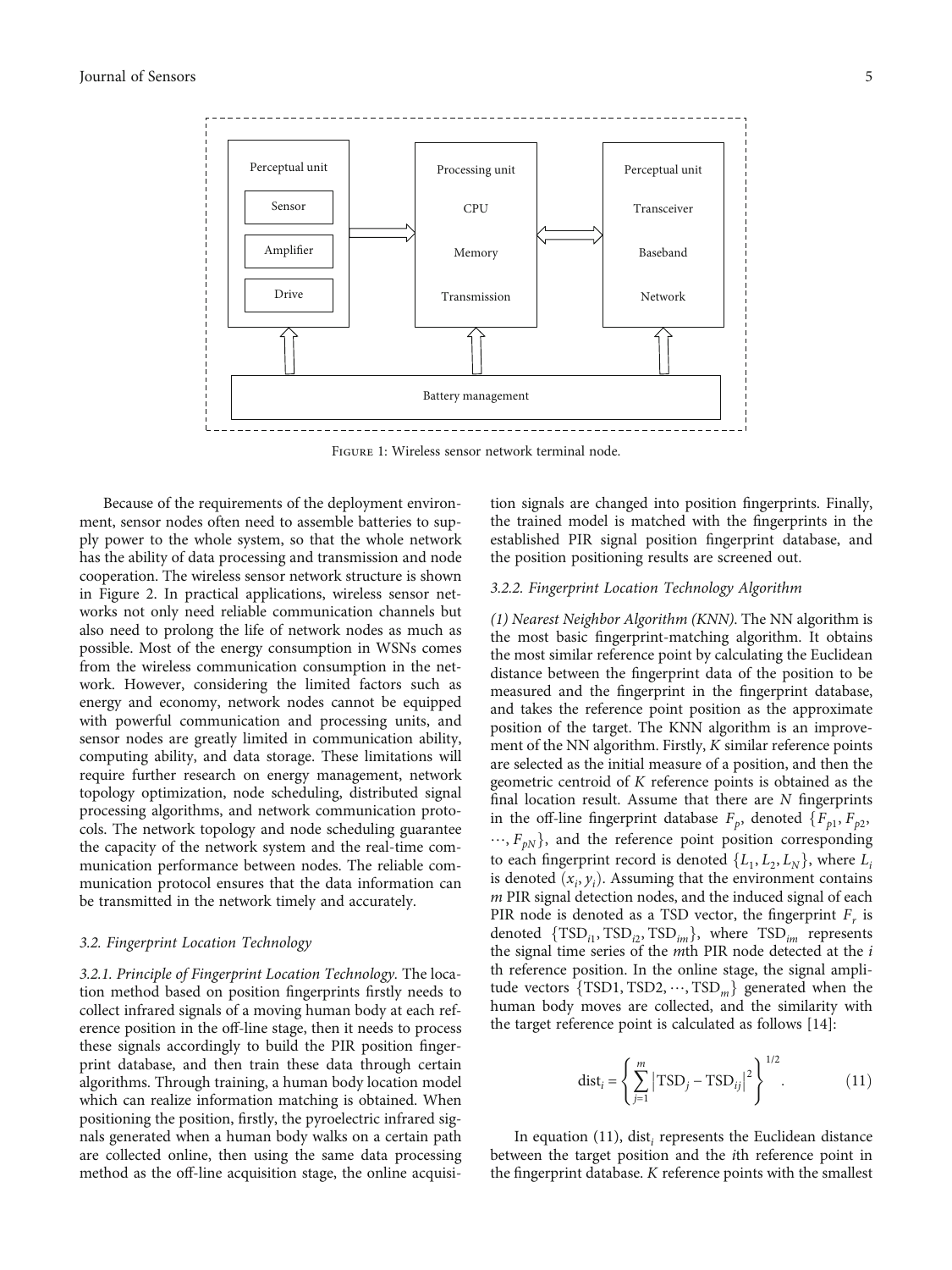<span id="page-5-0"></span>

Figure 2: Structure diagram of a wireless sensor network.

distance are selected, and the position coordinates of the moving human body under *K* reference points are calculated as follows:

$$
(x, y) = \frac{1}{k} \sum_{i=1}^{K} (x_i - y_i).
$$
 (12)

(2) Naive Bayesian Algorithm. The naive Bayesian algorithm is a learning algorithm based on statistical probability. In indoor location of PIR signals, conditional probability is used to establish the location fingerprint location model, and then the Bayesian law is used to calculate the position of the target. Suppose that there are *N* fingerprints in the off-line fingerprint database  $F_p$ , which are denoted as  $\{F_{p1}$ ,  $F_{p2}$ ,  $F_{p3}$   $\cdots$   $F_{pN}$ , and the reference point position corresponding to each fingerprint record is denoted as  ${L_1, L_2,$  $\hat{L}_3 \cdots \hat{L}_N$ , where  $L_i$  is denoted as  $(x_i, y_i)$ . Assuming the existing fingerprint *F*, the posterior probability of the finexisting fingerprint  $F_p$ , the posterior probability of the fingerprint appearing at each reference point is calculated by the naive Bayes algorithm, which is denoted as  $P(L_i | F_p)$ . The expansion formula is as follows [\[15\]](#page-12-0):

$$
P(L_i | F_p) = \frac{P(F_p | L_i) * P(L_i)}{P(F_p)} = \frac{P(F_p | L_i) * P(L_i)}{\sum_{k \in L} P(F_p | L_k) * P(L_k)}.
$$
\n(13)

In equation (13),  $P(L_i)$  is a prior probability, which rep-<br>nts the probability that the real-time fingerprint appears resents the probability that the real-time fingerprint appears at the reference point  $L_i$ ;  $P(F_p, L_i)$  is the conditional proba-<br>bility of the real time terms position at the reference fines bility of the real-time target position at the reference fingerprint;  $P(F_p, L_i)$  is the posterior probability obtained by the **Paysein algorithm**. In the constructed system, it is assumed Bayesian algorithm. In the constructed system, it is assumed that the target can appear anywhere in the probe field of view. In the naive Bayesian algorithm, it is assumed that the output signals from different PIR nodes are independent of each other; that is, each fingerprint element is independent and irrelevant. On this basis, the conditional probability  $P(F_p, L_i)$  can be decomposed into  $P(DTS_1 | L_i) \cdots P(DTS_m)$  $|L_i\rangle$ . Assuming that the PIR signal detected at the reference point satisfies. Gaussian distribution, the prior probability point satisfies Gaussian distribution, the prior probability can be expressed as follows:

$$
P\left(DST \mid L_i = \frac{1}{\sqrt{2\pi} * \delta_i} \exp\left\{-\left(\frac{DTS - \mu_i}{2\delta_i^2}\right)^2\right)\right\}.
$$
 (14)

In equation (14),  $\mu_i$  and  $\delta_i$  are the mean and standard deviation of signal strength at reference point *L*, respectively. The calculated posterior probability is taken as the weight coefficient, and the actual position coordinates of the moving target are estimated in combination with the position of the reference point.

$$
(x, y) = \sum_{i=1}^{N} P(L_i \mid F_p) * (x_i, y_i).
$$
 (15)

(3) Neural Network Algorithm. The neural network algorithm is widely used in function approximation, classification, and other fields. In indoor positioning based on a PIR signal, the BP neural network model is mainly used. The BP network is mature in theory and performance, and it has a strong nonlinear mapping ability and a flexible network structure [\[16\]](#page-12-0). In the training process of the BP network, the input vector is firstly propagated backward to the output layer through the forward propagation process to obtain the result vector. If the deviation between the output value of the output layer and the expected output value exceeds the given threshold, the weight and bias parameters of the neural network are modified continuously through the error signal back propagation process until the value of the loss function meets certain requirements. The fingerprint location model of the PIR signal position under the BP network is shown in Figure [3](#page-6-0).

The steps of BP algorithm in the PIR location process are as follows:

Step 1. The neural network model shown in Figure [3](#page-6-0) is established, and the input dimension is the length *n* of the PIR signal sequence collected for a period of time; the output dimension *m* represents the category of time series; the number of hidden layers is  $l = 1$ ; and each network parameter is initialized.

Step 2. According to the size of the fingerprint database, the sample data is divided into a certain proportion of training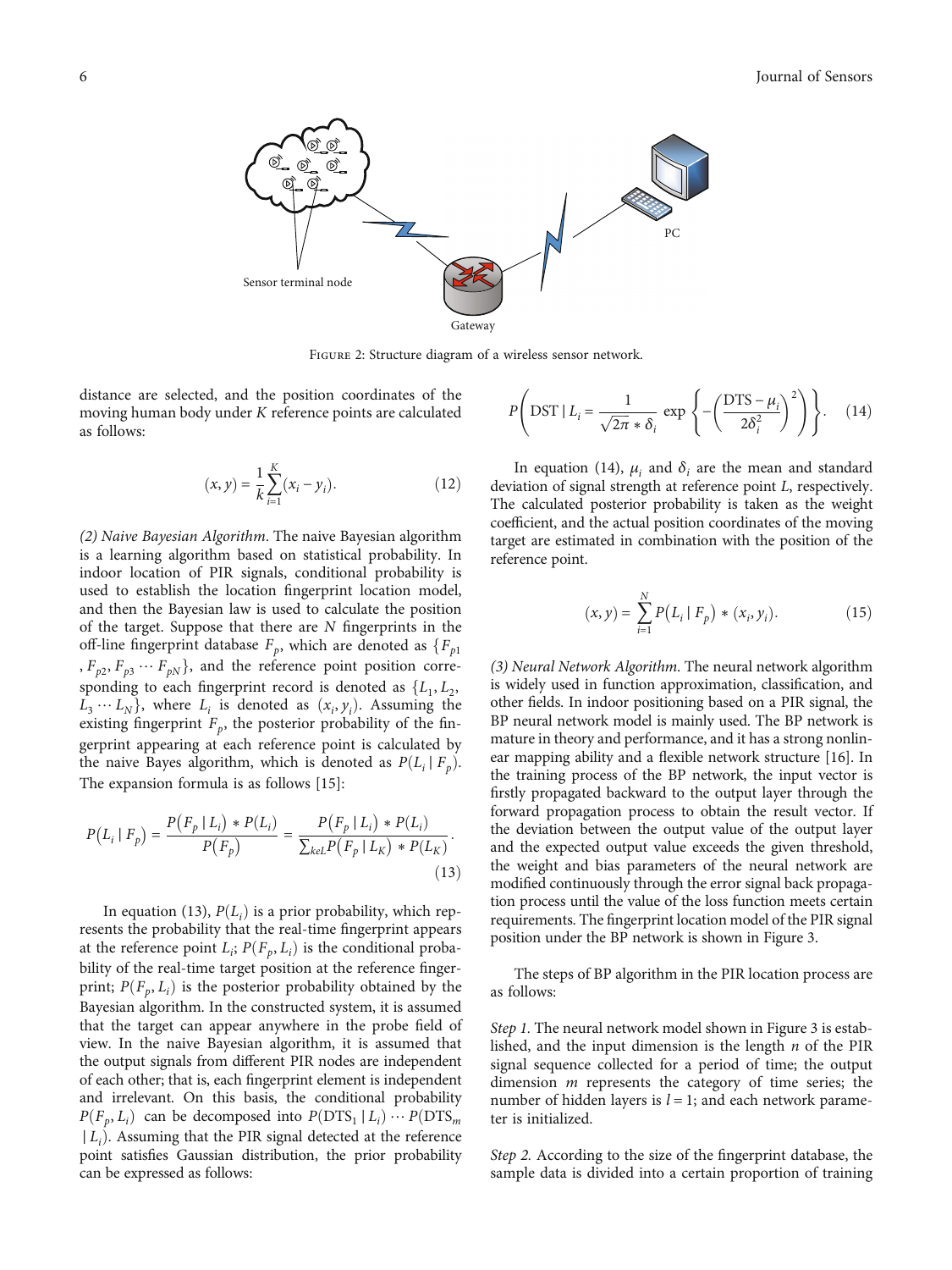<span id="page-6-0"></span>

Figure 3: Fingerprint location model of the PIR signal position based on the BP neural network.

set and verification set, and the network model is trained by the training set.

Step 3. Calculate the sample output result through forward propagation, and calculate the error between the sample output result and the actual value. If the error does not meet the requirements or the iteration times are not reached, correct each network parameter through back propagation.

#### Step 4. Back propagation.

In view of the simple structure of the BP neural network and the strong generalization ability in signal sequence classification, the fingerprint location model of the PIR signal position based on the BP neural network will be adopted in the follow-up experiments of this paper.

## 4. Design and Implementation of Human Motion Recognition System

4.1. Design of Infrared Sensor Unit. A two-stage bandpass amplifier circuit is designed to filter, amplify, and resist the interference from the weak infrared signal detected by the pyroelectric probe. The circuit realizes the accurate acquisition of infrared signals of the human body, and its signal processing flow is shown in Figure [4.](#page-7-0)

The infrared sensing unit is composed of a Fresnel lens array, a pyroelectric probe, and a signal-conditioning circuit. When human bodies with different temperatures from the ambient background pass through the sensing area of the pyroelectric sensor, the sensor will output a weak AC signal of about 1 mV, and this AC signal is superimposed on a variable DC bias signal. Because of the interference of the environment and circuit noise, the weak signal will be annihilated in high-frequency noise, so a low-frequency bandpass filter circuit at  $0.5 \sim 5$  Hz is designed. The signalconditioning circuit can filter out the DC component of the sensor output signal, amplify the AC part, and filter out the environmental noise.

4.2. Design of Network Transmission Unit. The transmission network used in this design is a wireless network based on ZigBee technology. ZigBee technology is an area network protocol developed by ZigBee Alliance, which has excellent characteristics such as low power consumption and an ad hoc network; thus, it is widely used in wireless sensor networks. The ZigBee protocol stack is a specific implementation of the protocol, through which system developers can understand and use a certain part of the specific protocol. A complete ZigBee protocol stack includes a physical layer (PHY), a medium access control layer (MAC), a network layer (NWK), and an application layer (APL) from bottom to top. This is shown in Figure [5](#page-7-0). Among them, the physical layer realizes the communication of the lowest level data, which will handle the receiving and sending of data from the physical end and is the basis of data communication between nodes. The medium access control layer completes the segmentation, recombination, and sequential transmission of the upper or lower layer data packets, thereby ensuring the reliability of data transmission, establishing network beacons, ensuring information synchronization, and establishing stable links between network nodes. The network layer function mainly realizes the establishment of an ad hoc network, configures the attributes and modes of nodes, and controls the transmission of data. The application layer develops the design of users' application requirements, and users can develop and design through the application layer to meet their own wireless sensor network needs.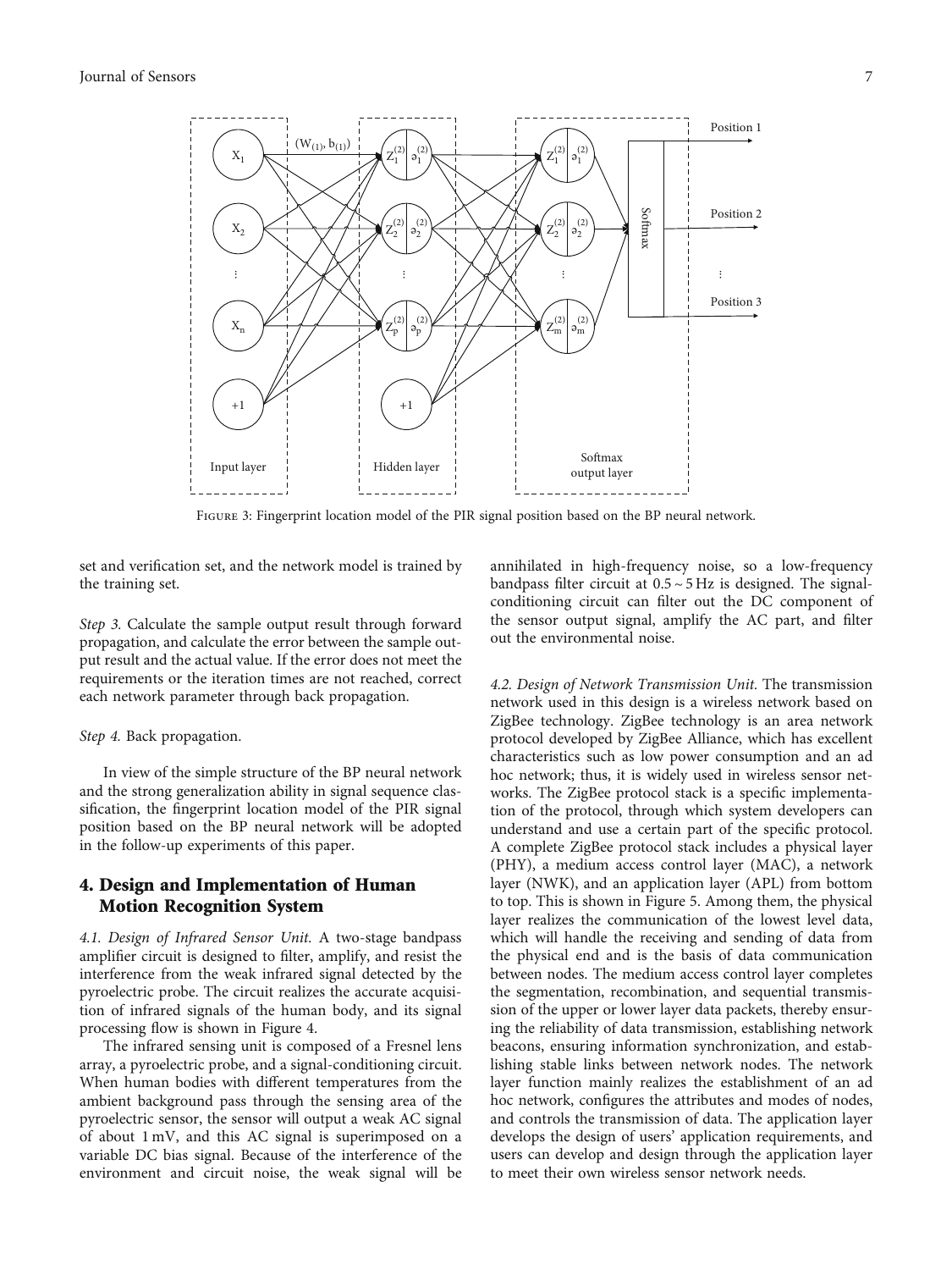<span id="page-7-0"></span>

FIGURE 4: FIR signal processing flow.



Figure 5: Structure diagram of a ZigBee protocol stack.

According to the different roles of nodes in wireless sensor networks, ZigBee nodes can be divided into the following three types:

- (1) Coordinator (Coordinator): the coordinator is responsible for the creation and deployment of the entire network. As a data sink node in the network, it can communicate with any node in the network after the network is deployed
- (2) Routing node (Router): as a signal relay node in the network, routing nodes are responsible for forwarding network data. The terminal node can communicate with the coordinator node through the routing node, and the network coverage can be expanded through the routing node



Figure 6: Star topology.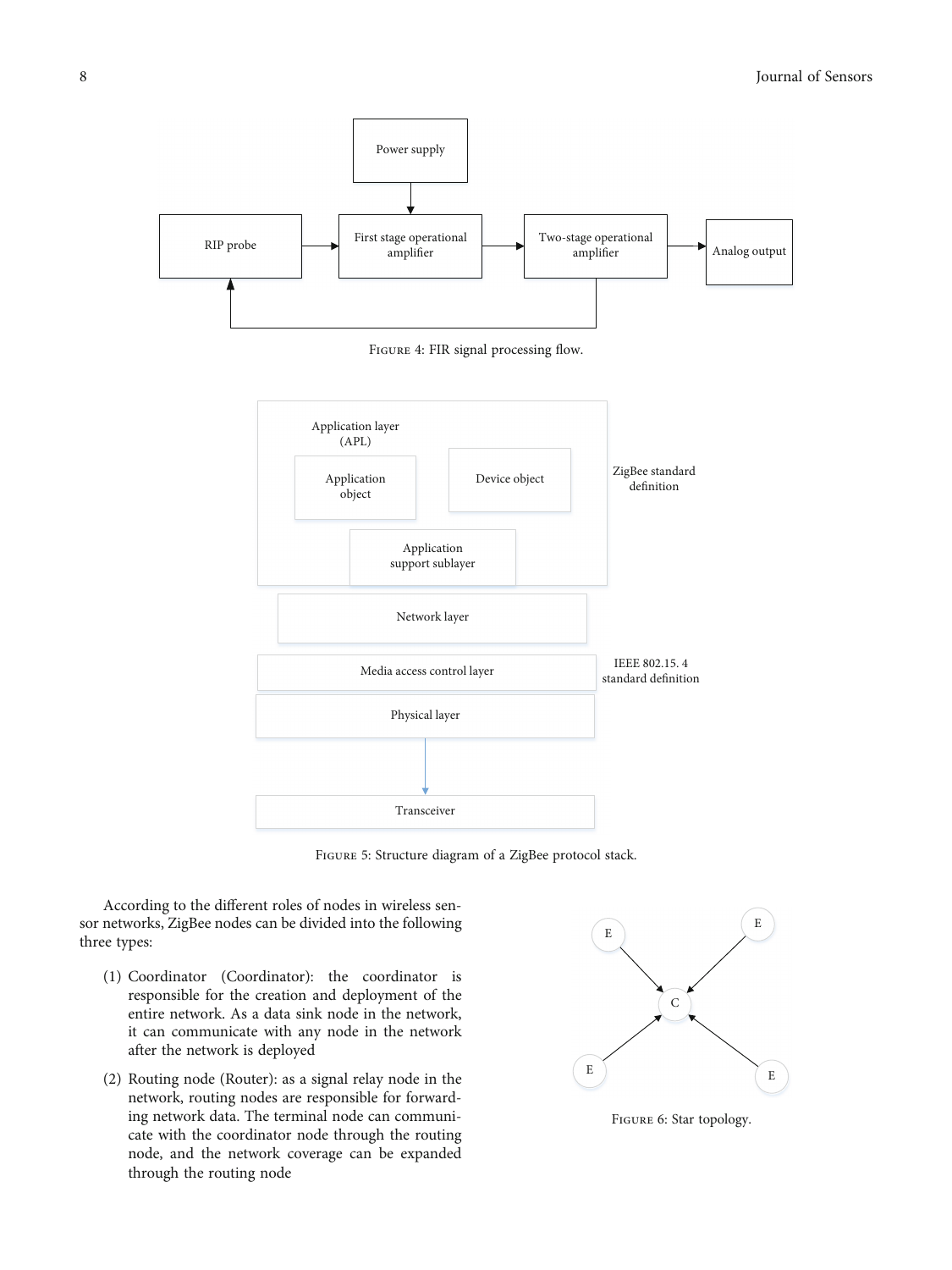<span id="page-8-0"></span>

Figure 7: Design block diagram of an acquisition unit.



Figure 8: Gateway design block diagram.

(3) End node (EndDevice): as the bottom equipment in the network, terminal nodes have the functions of signal control, data processing, and transmission, and they are an essential part of the whole network

ZigBee network supports three kinds of topology: star, tree, and mesh. In this design, the star topology structure is adopted, and its topology structure is shown in Figure [6](#page-7-0).

At present, the mainstream chips conforming to the Zig-Bee protocol specification in the market include the CC253x of Texas Instruments and the MC13224 of Freescale. In this design, the CC2530F256 chip of Texas Instruments is selected as the transmission unit in the network. The CC2530F256 chip is packaged in QFN40, the chip size is 6 mm ∗ 6 mm, and the working voltage is 2.0~3.6 V. It is an enhanced C8051 microprocessor with 2 USART serial ports and 21 fast I/O ports. In this design, the E18-MS1PA1-IPX model produced by Chengdu Yibaite Company is selected as the network transmission module of this paper, which integrates CC2530 and CC2592 (PA). A built-in ZigBee pro-



Figure 9: Some human movement paths in the experiment.

tocol stack, a 32.768 kHz clock crystal oscillator, a 256 kb flash, and an 8 kb RAM can realize the serial port transparent transmission function. This module is used in the signal acquisition terminal node and the network transmission unit in the coordinator gateway in this design system.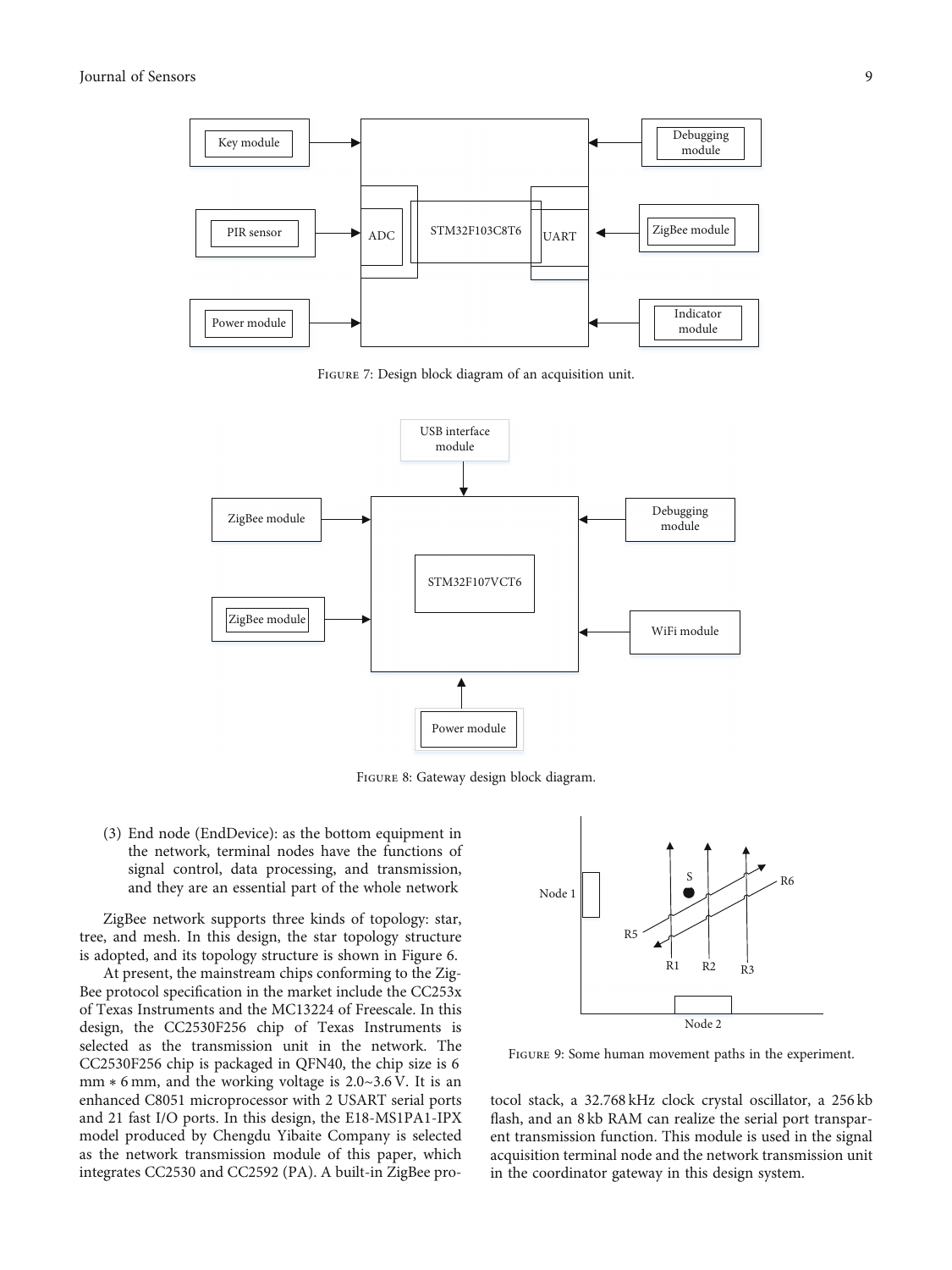<span id="page-9-0"></span>

Figure 10: PIR signal diagram at different speeds.

4.3. Design of PIR Node Signal Acquisition Unit. The PIR node signal acquisition unit includes a power module and an MCU module, which can complete the data signal acquisition, filtering, packaging, transmission, and other functions. The design block diagram of the signal acquisition unit is shown in Figure [7.](#page-8-0)

4.3.1. MCU Module. The STM32F103C8T6 single-chip microcomputer used in this design has a 64 k flash and a 20 k SR AM, and the working voltage range is 2.0-3.6 V. It has two 12-bit A/D conversion modules, up to 16 conversion channels, conversion rates of up to 1 *μ*s, a 7-channel DMA transfer controller, 26 fast I/O ports, an SWD debug interface, 7 timers, and 3 USART ports; these features are enough to meet the design requirements of this node and the expansion of future applications.

4.3.2. Power Module. Because the sensor node must be easy to deploy and install and its power consumption requirements are low, four 1.5 V dry batteries are selected for the external power supply, and the DC-DC voltage conversion module is selected for the internal power supply of the MCU and the peripheral sensor equipment. The AMS1117-33 V forward low-voltage regulator is selected as the voltage conversion module, which has 33 V stable output characteristics and supports overload and overheat protection.

4.4. Gateway Design. The gateway device includes a power module, an MCU module, a W-Fi module, a ZigBee module, and a USB serial port module. Through the gateway, the functions of the terminal nodes can be configured, and the network data can be received, unpacked, packaged, and sent. The design block diagram is shown in Figure [8](#page-8-0).

4.4.1. MCU Module. The STM32F107VCT6 single-chip microcomputer in this design has a 256 K flash, a 64 K SRAM, a working voltage range of 2.0-3.6 V, a 12-channel DMA transfer controller, 5 USART ports, and an SWD debugging interface. These characteristics are enough to meet the design of this node and the expansion of future applications. The functions of the five serial ports in the gateway are as follows: one USB debugging interface, one

W-Fi communication interface, and up to three ZigBee communication interfaces.

4.4.2. WiFi Module. The W-Fi module model selected is the Shanghai Hanfeng HF-LPB100, which has three working modes of STAIAP/STA + AP coexistence. The STA (station) mode is a site mode, which is equivalent to the terminal node in the network. The AP (access point) mode is the central node in the W1-Fi network. Other terminal nodes in the STA mode can communicate with each other through nodes in the AP mode. Usually, a wireless router is an AP node. In this design, the W-Fi module has the  $STA + AP$  mode, that is, the module supports an AP interface and an STA interface at the same time. Through the  $STA + AP$  coexistence mode, it is convenient for users to use mobile phones and other devices to monitor the terminal equipment in the network and realize the mode setting of the W-Fi module conveniently without changing its original network position. In the system, the mode configuration of the gateway and the acquisition of network data can be carried out through mobile phone equipment.

4.4.3. USB Adapter Module. The USB to serial port module adopts the CP2102 chip, which can realize data transmission with a PC through a USB cable.

4.4.4. Power Module. Externally, the gateway equipment adopts a general-purpose power adapter with 5 V-1 A and DC5 5  $*$  2.1 mm interfaces; internally, the AMS1117-3.3 V LDO conversion module is adopted to supply power to the MCU, ZigBee, WiFi, etc.

#### 5. Experiment

5.1. Experimental Environment and Data Processing. In the experiment, each sensor node is fixed at a height of 1.4 m. The MCU collects data at a sampling rate of 100 Hz and transmits it through the ZigBee sensor network in real time. The characteristics of sensor output signals in different motion states are analyzed through a MATLAB real-time interface. Part of the moving path in the experiment is shown in Figure [9,](#page-8-0) where Node 1 and Node 2 are two sensor nodes in the experimental environment. *S* is a static position point; R1, R2, and R3 are three paths parallel to Node 1; and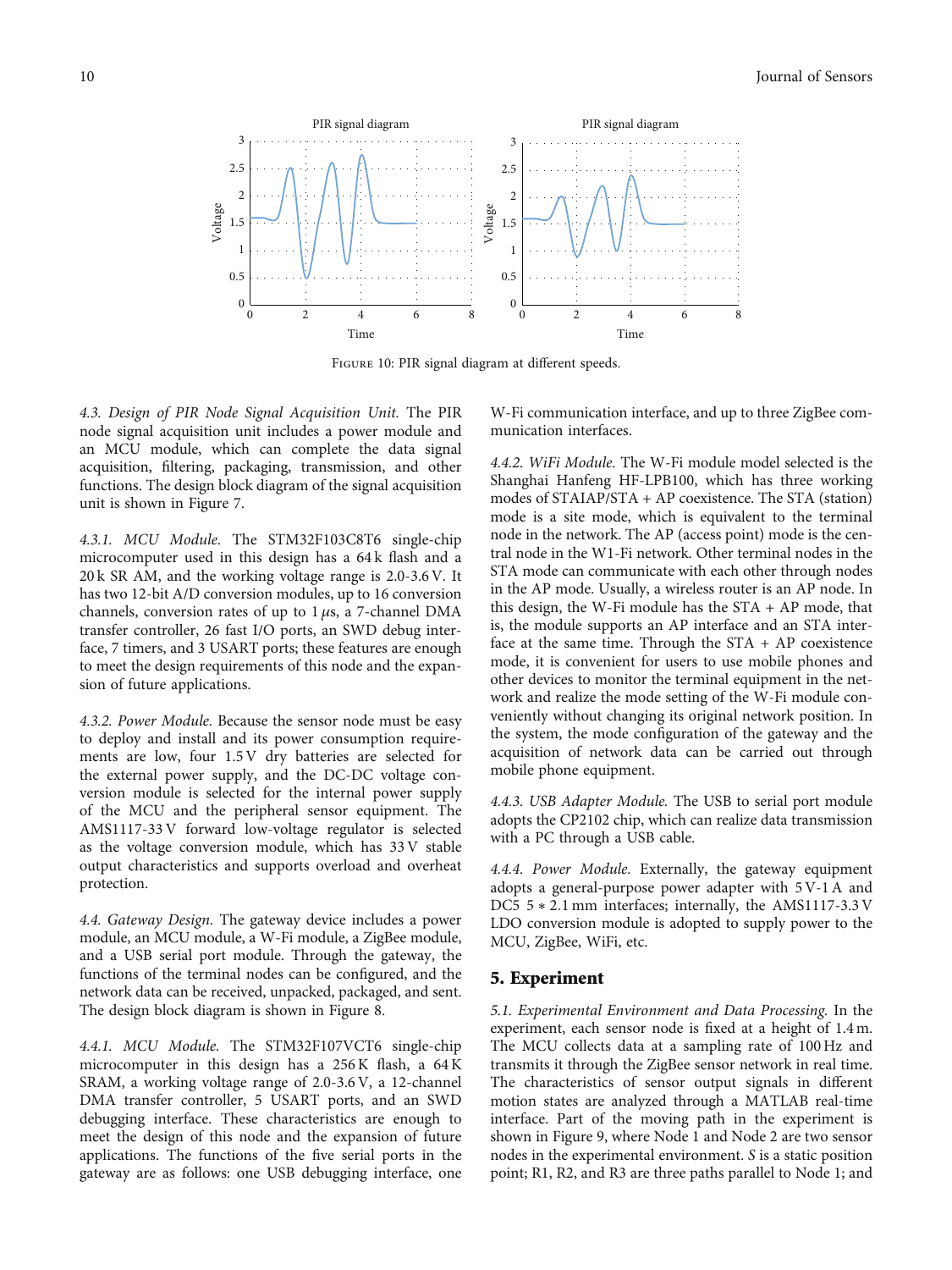<span id="page-10-0"></span>

Figure 11: PIR signal and distance relationship.

their distances are  $D1 = 2m$ ,  $D2 = 3m$ , and  $D3 = 4m$ , respectively. R5 and R6 are the paths with 135 and -45 angles with Node 1, respectively.

Because different people move at different speeds, in order to eliminate the influence of speed on wireless sensor acquisition parameters, the same person walks along the R2 route at different speeds, and the results are shown in Figure [10](#page-9-0).

According to the PIR1 output signal, when the human moving path is the same, different moving speeds will have an impact on the sensor output signal. In this experiment, when the speed is faster, the average amplitude of the sensor output signal is smaller; with the increase of the speed, the average peak time difference gradually decreases.

Because it is an infrared sensing unit, the distance between the equipment and the human body will also affect the collection of human motion parameters. Therefore, we let the experimenter walk parallel to different paths of Node 1 at the same speed and observe PIR signals. The results are shown in Figures 11 and 12.

According to the PIR1 output signal, when the human body moves at the same speed, different moving distances will have an impact on the sensor output signal. In this experiment, when the distance  $D = 3$  m, the output signal amplitude of the sensor reaches the maximum value, and the average peak time difference increases with the increase of the distance. The relationship between the peak value and the peak time difference of the sensor output signal and the horizontal moving distance is shown in Figure 12.

From the above experiments, it can be seen that the infrared signal of a human body obtained by the system is a nonstationary random signal due to the tiny movements of the human body in the process of movement and the noise interference of the external environment. However, in this experiment, it is assumed that the human body walks along a fixed path, that is, the sensor will obtain the infrared waveform signal sampled for a period of time every time. By



Figure 12: Relationship between peak time and distance.

TABLE 1: Classification and recognition results.

| Dataset category                          |               | Node 1 Node 2 Node 1 and Node 2 |
|-------------------------------------------|---------------|---------------------------------|
| Raw dataset                               | 66.41% 64.06% | 77.34%                          |
| Simplified feature data set 81.25% 82.81% |               | 95.31%                          |

processing the infrared signal of this moving human body, the effective eigenvalue can be extracted, which can help this paper to make further judgment on the position of the human body.

In the experiment, this paper mainly considers the peak value of the signal waveform, the time when the peak value is located, and the number of the peak value. MATLAB firstly saves the collected data in frames and tags them. Then, the original infrared signal sequence is preprocessed, and the extracted effective eigenvalue vector is used as the input of the neural network. The valid eigenvalue data *X* is as follows:

$$
x_i = [v_{p1}, \dots, v_{pi}, \dots, v_{pm}, t_{pp1}, \dots, t_{ppj}, \dots, t_{ppn}],
$$
 (16)

wherein *I* represents the index of the *I*th peak element in the peak time series, and *M* is the number of peaks in the peak time series, including all peaks of the PIR1 output signal and the first two peaks of the PIR2 output signal; *J* represents the *J*th peak element subscript in the peak time series, and *n*is the number of peaks in the peak time series, including all peak-to-peak pairs of the PIR1 output signal and the first peak-to-peak pair of the PIR2 output signal.  $V_{pi}$  represents the *i*th peak voltage in the peak time series in volts (V);  $t_{ppj}$  represents the *J*th peak-to-peak time difference in the peak time series in seconds (s).

According to equation (16), for a group of real-time waveform signals collected by Node 1 in normal travel time at  $D = 2$  m and  $D = 3$  m, signal peak time series characteristics *x*1 and *x*2 can be extracted, respectively:

| $x1:[2.48,0.61,2.29,1.11,1.89,1.37,2.48,0.98,1.87,2.24,1.01,0.24,0.20,0.19,0.23,0.30],$ | (17) |
|-----------------------------------------------------------------------------------------|------|
|                                                                                         |      |

$$
x2: [2.44, 0.52, 2.74, 0.80, 2.60, 0.77, 2.74, 0.69, 2.05, 1.85, 1.50, 0.30, 0.25, 0.24, 0.25, 0.33].
$$
\n
$$
(18)
$$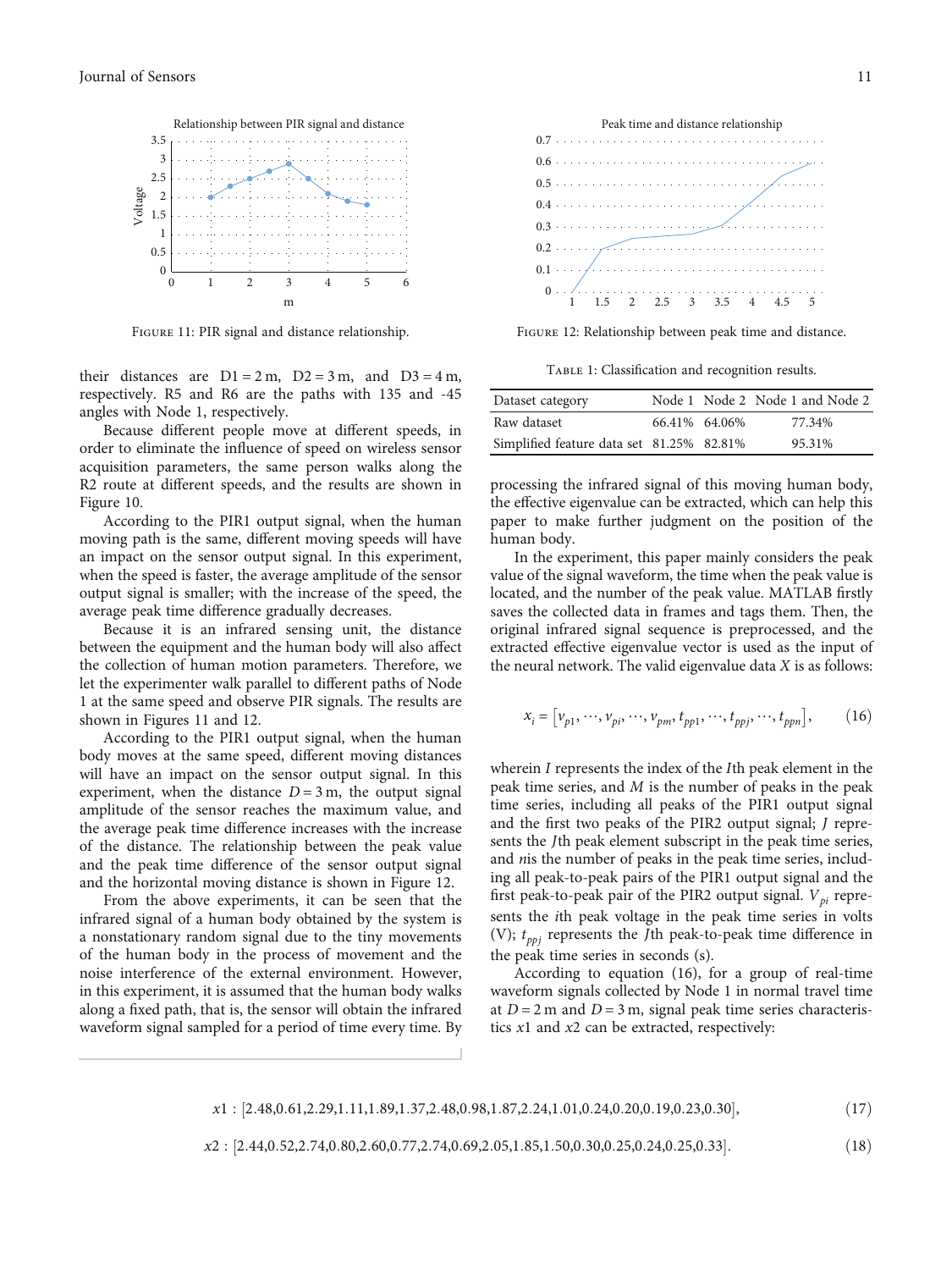Table 2: Accuracy rate of human motion recognition system.

| Method                                                            | Parallel Node 1 | Parallel Node 2 | Slant line |
|-------------------------------------------------------------------|-----------------|-----------------|------------|
| Traditional human motion recognition system                       | 72.31%          | 73.41%          | 71.82%     |
| Wireless sensor human body recognition system based on blockchain | 81.25%          | 82.81%          | 95.31%     |

According to equation ([16](#page-10-0)), for a group of real-time waveform signals collected by Node 1, signal peak time series characteristics *x*3 and *x*4 can be extracted, respectively, when walking normally and fast at  $D = 3$  m:

| $x3:[2.44, 0.52, 2.74, 0.80, 2.60, 0.77, 2.74, 0.69, 2.05, 1.85, 1.50, 0.30, 0.25, 0.24, 0.25, 0.33],$ | (19) |
|--------------------------------------------------------------------------------------------------------|------|
| $x4$ : [2.45,0.56,2.45,0.94,2.31,0.93,2.51,0.87,1.98,1.76,1.68,0.26,0.20,0.21,0.20,0.10].              | (20) |

From the characteristics of the waveform signal sequence, it can be seen that the distance between a moving human body and the sensor and the speed of the moving human body are related to the peak voltage, peak-peak time difference, and time series length of the sensor output signal.

5.2. Motion Recognition Analysis Process and Results. The task of this experiment is to verify the accuracy of the classification results of a PIR signal time series under the human infrared signal data set constructed in this paper. The experimental requirement is to collect infrared signals of a single human motion state. In this experiment, we mainly classify the position of a moving human body. At the horizontal distance  $D_n = 1, 2, 3, 4$  m and the vertical distance  $D_v = 1, 2, 3,$ 4 m, the infrared signal of the human body is collected by normal walking and fast walking, respectively. In the experiment, a single person did 40 groups of experimental data at the above 8 paths with fast walking and slow walking; that is, a total of 640 groups of experimental data were generated.

In the design of the BP neural network, the number of hidden layers is 1. The conjugate gradient momentum algorithm (trainscg) is selected as the training algorithm, the tansig function is selected as the hidden layer transfer function, the softmax function is selected as the output layer transfer function, the learning rate is set to 0.1, and the mean square error is 1*e*‐3. The number of hidden layer nodes is constantly revised, and a relatively stable neural network is obtained through multiple trainings.

The experimental results are analyzed as follows.

As shown in Table [1,](#page-10-0) the recognition results of the original data set and the peak time series feature (simplified feature) data set are analyzed, and the recognition results of a single node and a double node are analyzed, respectively. The original data dimension is 600, and the simplified feature dimension is 16. The experimental results show that Node 1 and Node 2 are similar in recognition rate, because each node has a higher recognition rate when moving horizontally with itself, but a lower recognition rate when moving perpendicularly with itself. When two nodes act at the same time, the recognition rate of the whole network is higher due to the data fusion between nodes. When the original data set is used, the time series obtained on the same path are quite different due to the difference of the intercepting position of the starting point of the time series, but the peak time series feature does not have these problems, and the accuracy rate of a moving human body position recognition is 95.31%.

In order to verify the superiority of this system, the accuracy of the wireless sensor human motion recognition system based on blockchain designed by us is compared with that of the traditional human motion recognition system. We mainly compared three kinds of motion routes: parallel to Node 1, parallel to Node 2, and diagonal line. The mean value of the five experimental results are shown in Table 2.

It can be seen from the experimental results that the system designed in this paper has high accuracy.

#### 6. Conclusion

Traditional vision-based and sensor-based human motion detection methods have some disadvantages, such as high illumination requirements, difficulty in preserving privacy, and poor portability. To solve this problem, combining the advantages of wireless sensing and blockchain technology, a wireless sensor acquisition method of human motion parameters based on blockchain is proposed, and a human motion recognition system is designed. Experiments show that the accuracy of the wireless sensor acquisition method of human motion parameters based on blockchain in this paper reaches 95.31%, which verifies the effectiveness and superiority of the system designed in this paper.

#### Data Availability

The experimental data used to support the findings of this study are available from the corresponding author upon request.

#### Conflicts of Interest

The authors declared that they have no conflicts of interest regarding this work.